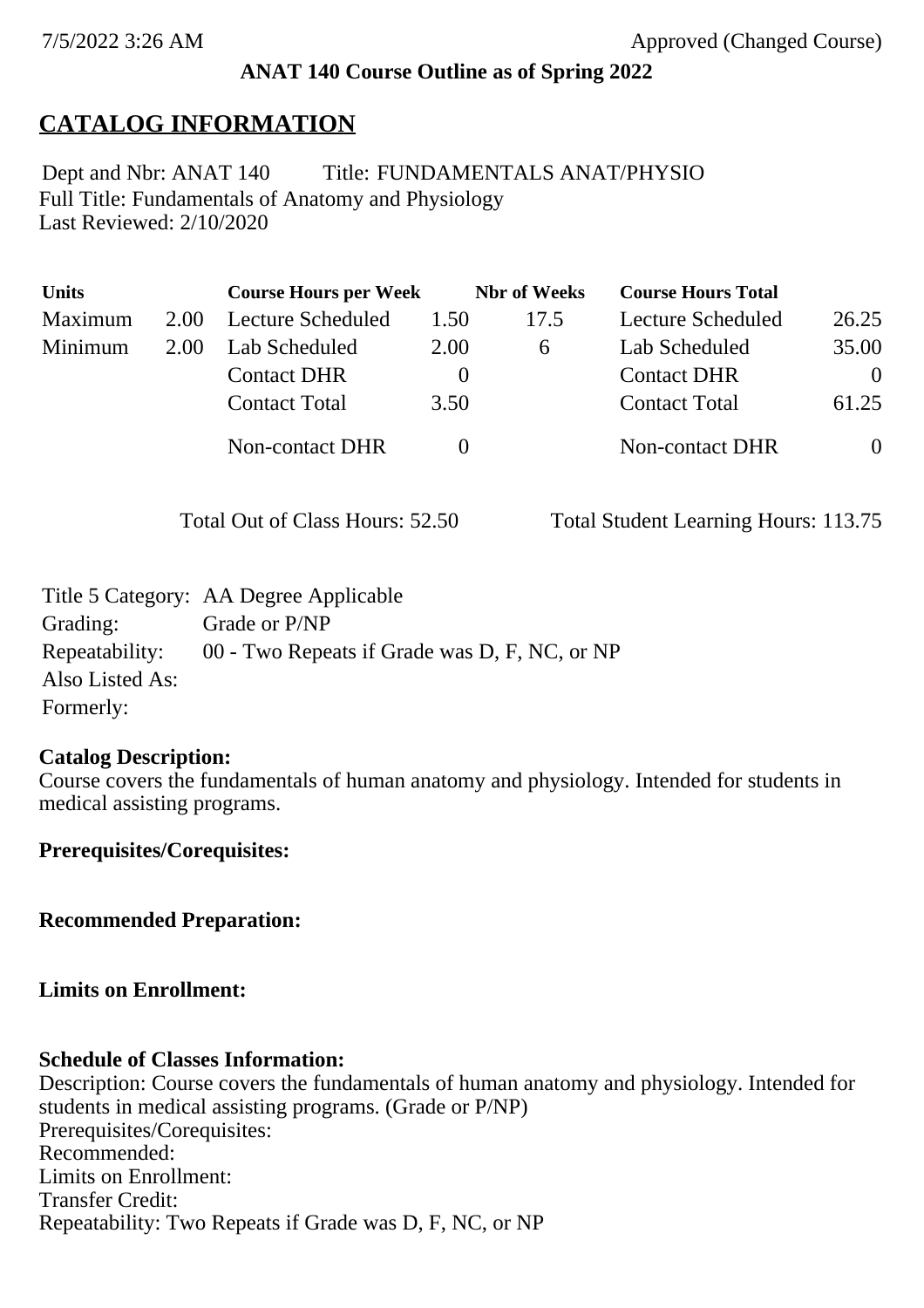# **ARTICULATION, MAJOR, and CERTIFICATION INFORMATION:**

| <b>AS Degree:</b><br><b>CSU GE:</b> | Area<br><b>Transfer Area</b> | Effective:<br>Effective: | Inactive:<br>Inactive: |
|-------------------------------------|------------------------------|--------------------------|------------------------|
| IGETC:                              | <b>Transfer Area</b>         | Effective:               | Inactive:              |
| <b>CSU Transfer:</b>                | Effective:                   | Inactive:                |                        |
| <b>UC</b> Transfer:                 | Effective:                   | Inactive:                |                        |

## **CID:**

## **Certificate/Major Applicable:**

[Both Certificate and Major Applicable](SR_ClassCheck.aspx?CourseKey=ANAT140)

# **COURSE CONTENT**

### **Student Learning Outcomes:**

Upon completion of the course, students will be able to:

- 1. Describe the structure of the major organs and organ systems of the human body.
- 2. Summarize the major functions of the body in the context of homeostasis.

### **Objectives:**

Students will be able to:

- 1. Explain the basic structural plan of the human body and the concept of homeostasis.
- 2. Name the organ systems, identify the major organs, and describe their functions.
- 3. Name the factors essential for life, and describe how they are supplied, transported and regulated inside the body.
- 4. Compare how body-wide communication is accomplished by the nervous and endocrine systems.
- 5. Describe the structures and functions necessary to accomplish support, movement, vision, hearing, digestion, reproduction, and defense against injury and infection.

## **Topics and Scope:**

- I. Introductory Concepts
	- A. Levels of biological organization
	- B. Anatomical terminology
	- C. Body planes and cavities
	- D. Homeostasis
- II. Cells, Tissues, and Organs
	- A. Cells
		- 1. organelles
		- 2. macromolecules (including proteins)
		- 3. cell membranes
	- B. Tissues
	- C. Organs (including skin)
- III. Support and Movement
	- A. Skeletal system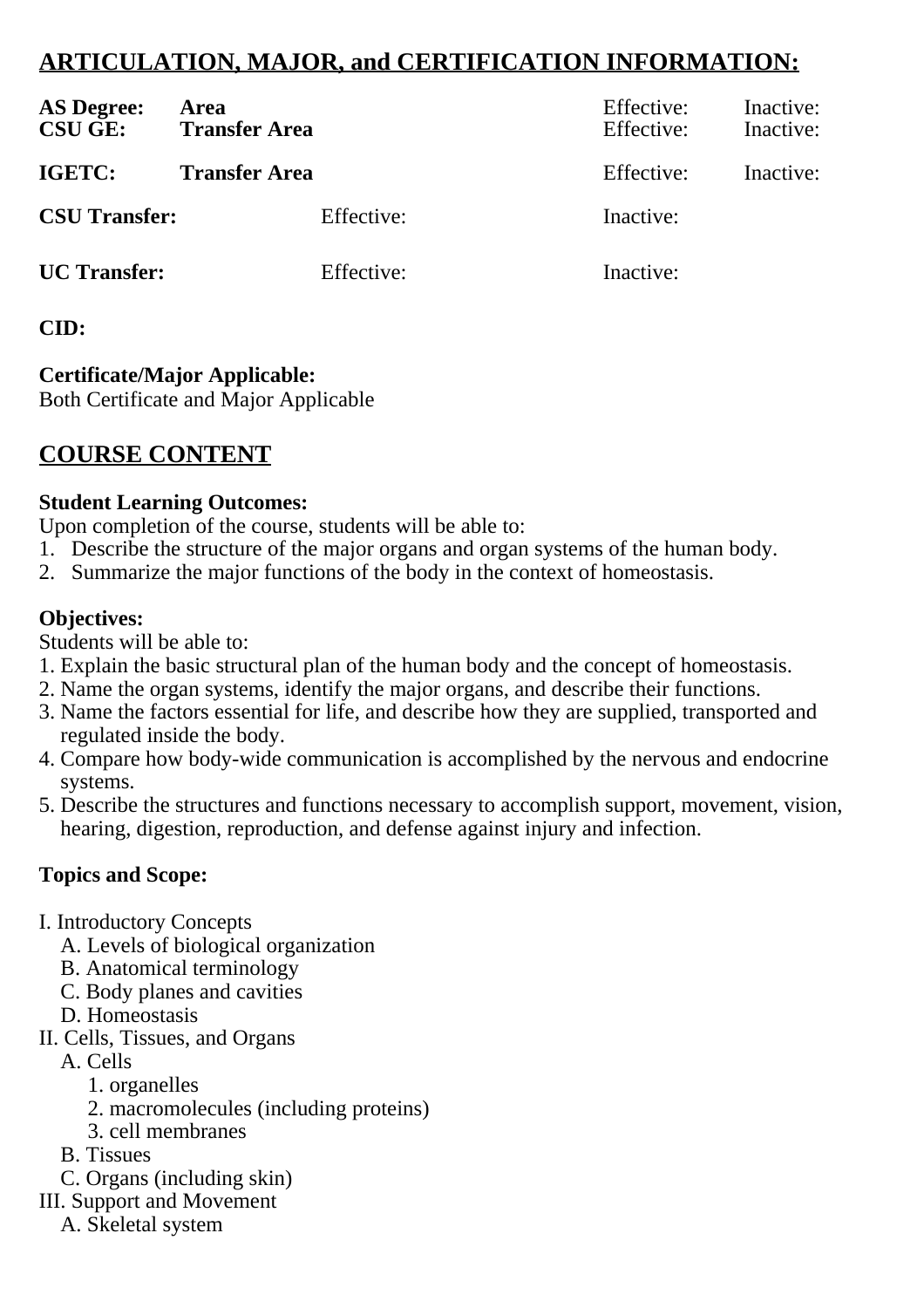- 1. bones
- 2. joints
- 3. hemopoiesis
- B. Muscular System
	- 1. skeletal muscles
	- 2. process of movement
- IV. Control Systems
	- A. Nervous system
		- 1. neurons and synapses
		- 2. central nervous system
		- 3. peripheral nervous system
		- 4. special senses
			- a. eye
			- b. ear
	- B. Endocrine system
		- 1. endocrine glands
		- 2. hormones
- V. Internal Environment
	- A. Circulation
		- 1. cardiovascular system
		- 2. lymphatic system
	- B. Defense
		- 1. inflammation
		- 2. specific immune response
	- C. Respiratory system
		- 1. lungs
		- 2. process and regulation of respiration
	- D. Urinary System
		- 1. kidneys & nephrons
		- 2. process of urine formation
		- 3. regulation of water, salt, pH, and blood pressure
	- E. Digestive system
		- 1. gastrointestinal tract and accessory organs/glands
		- 2. process of digestion
- VI. Reproduction
	- A. male reproductive structures and basic functions
	- B. female reproductive structures and basic functions
- VII. Laboratory Exercises
	- A. The above mentioned structures will be studied by means of models, charts, and specimens in the anatomy lab.
	- B. Simple physiological lab exercises will be performed on the following topics:
		- 1. muscle contraction
		- 2. sensory receptor function
		- 3. eye and ear function
		- 4. blood pressure
		- 5. blood typing
		- 6. acid base balance
		- 7. respiration
		- 8. renal function

# **Assignment:**